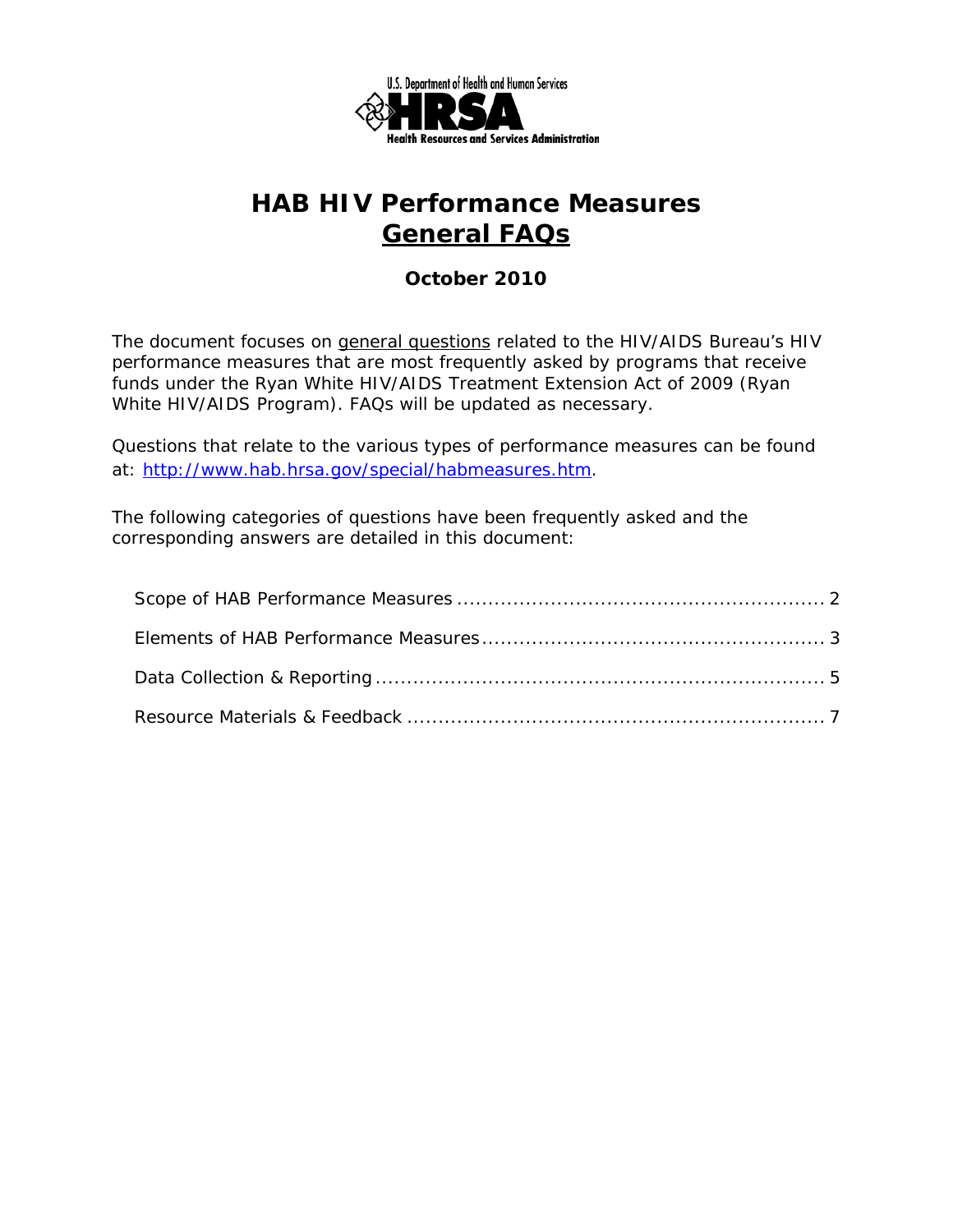### **Scope of HAB Performance Measures**

#### **Question: Are the performance measures applicable to all Parts?**

Answer: As a general rule, the HAB performance measures (PMs) can be used by all programs funded by the Ryan White HIV/AIDS Program that provide HIV care or other relevant services. The measures can be used either at the provider or system level. The measures can be rolled up to look at issues from a system perspective, such as with Part A and B Programs. Programs can also work with their subcontractors, vendors or sub-providers to implement the performance measures at the provider level. Grantees are encouraged to include a range of performance measures in their quality management plan.

#### **Question: Are we expected to use all of the measures?**

Answer: No. Grantees should prioritize and select those measures that are most applicable to their organization, setting, patient population and epidemic.

#### **Question: Are we expected to reach 100% for each measure?**

Answer: Striving to reach 100% achievement for each performance measure is a laudable goal. It may not, however, be realistic. Grantees should use national benchmarks and baseline data to set realistic goals for their agency.

#### **Question: Is there any easy way to determine which patients should be included in the numerator and denominator?**

Answer: Each performance measure identifies the clients that should be included in the numerator and denominator. A general rule of thumb can also be used. For the denominator, identify those patients who should the receive care or service under review. The numerator includes those patients who should have received the care and did receive the care.

#### **Question: How do we handle patients who move, die or become incarcerated? Should they be excluded?**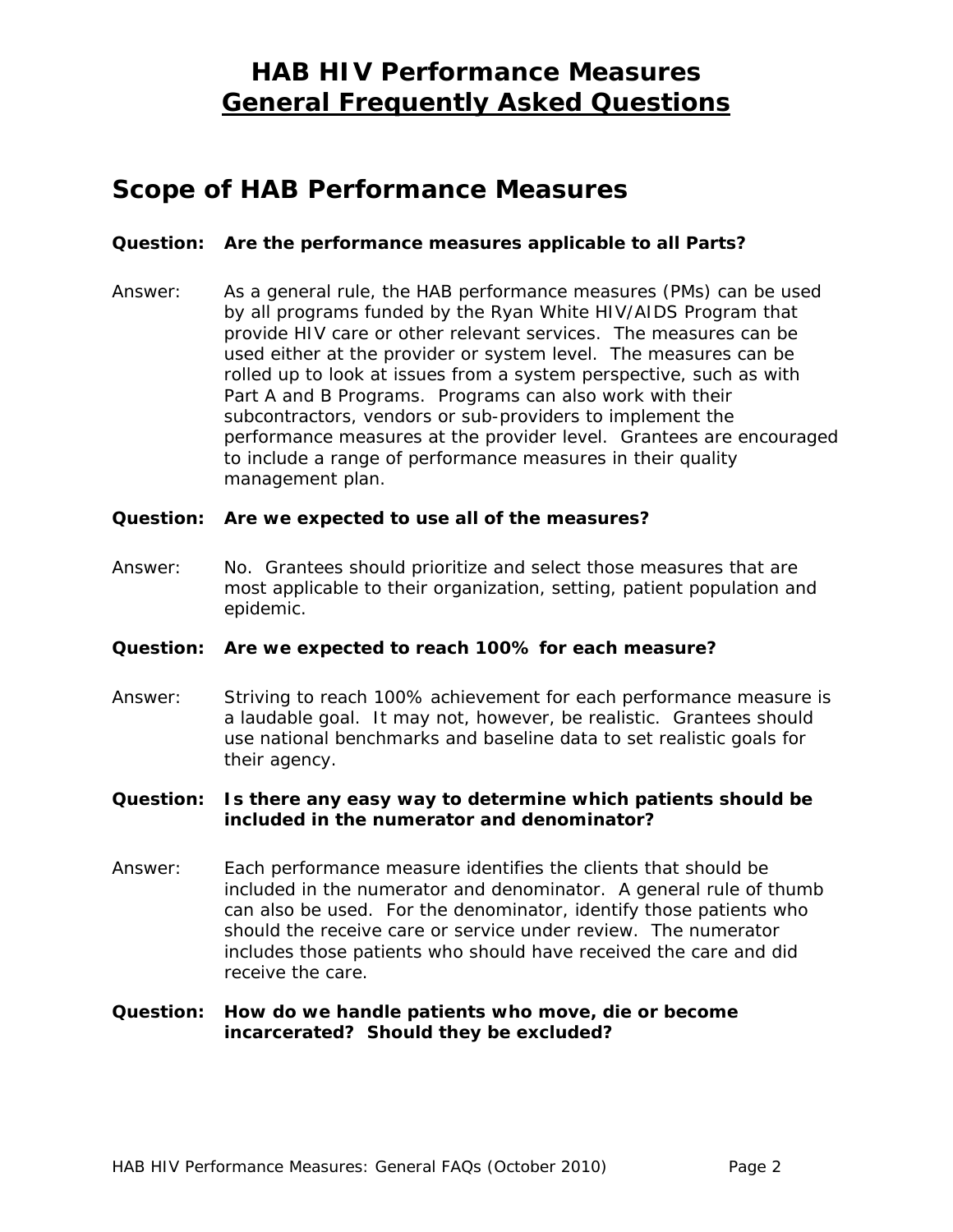Answer: Refer back to your agency's definition of an "active patient." If the client meets the definition for an active patient and they meet the other criteria, the client should be included in the sample.

#### **Question: What is the difference between a performance measure and standard of care?**

Answer: A performance measure provides an indication of an organization's performance in relation to a specified process or outcome. Standards of care are guidelines that outline the expectations of care around a specific issue or topic and are created by a group of subject matter or clinical experts. Because performance measures and standards of care each serve a different purpose, they are not always in concordance. For instance, with the Medical Visit performance measure, the standard of care states that routine monitoring should occur at least every three to four months depending on the stage of disease. For the purpose of the performance measure, the time frame of six months was determined by clinical expert consensus to allow for those patients that are well controlled clinically and stable on their current regimen. Per the guidelines, patients can and should be seen at more frequent intervals as dictated by their current health status.

#### **Question: Will data be used for punitive purposes?**

Answer: As a general rule of thumb, data for quality improvement purposes are not designed to be punitive or used to consider funding levels/decisions. Quality improvement data should be used to document areas of strength, identify areas for improvement and help guide, shape and enhance the delivery and quality of care. The intent is to minimize wide fluctuations in care and maintain a consistent level of service.

### **Elements of HAB Performance Measures**

#### **Question: What are patient exclusions?**

Answer: For each performance measure an eligible population must be determined. Depending on the element of care being measured, certain patients should be excluded from the denominator in order to gather accurate data. For instance, in the HAART measure, patients seen for the first time in the last three (3) months of the measurement year will be excluded because a provider generally needs at least two (2) visits to evaluate the patient prior to prescribing HAART. Once the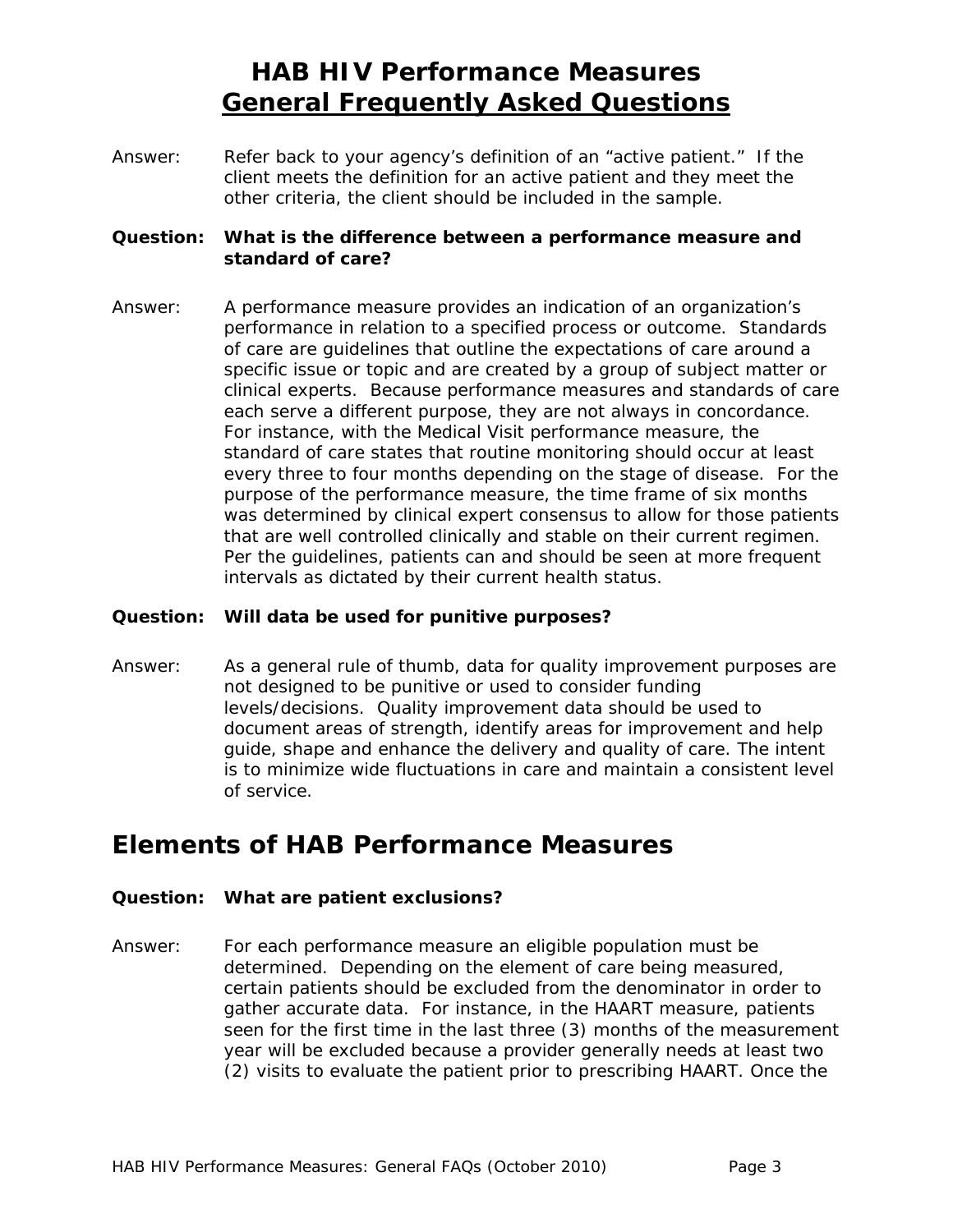exclusions are applied and the population defined, the data elements are used to collect information on the performance measure.

#### **Question: Data are presented on national goals, targets and benchmarks. How are these to be used?**

Answer: First and foremost it is important to understand that the data reflect similar, but not the exact performance measure. They may vary in purpose or definition. The similarities do, however, provide an opportunity to compare performance from your organization to the performance of other Ryan White programs. For instance, data for the National HIVQUAL Project show the median at 67.17%, with sites performing in the top 10% reaching 100%. If your program is struggling with a completion rate of 34%, using the comparative data highlights potential disparity between your site and other programs. This type of information can then be used to set realistic goals and priorities for quality improvement projects.

#### **Question: Why are outcome measures included in the performance measures?**

Answer: The outcome measures are designed to encourage grantees to move beyond process measures and consider potential outcomes that could be assessed. By including the section "Outcome Measures for Consideration," HAB is providing direction on potential areas of focus.

#### **Question: What constitutes an HIV care setting?**

Answer: For the purposes of the HAB performance measures, an HIV care setting is one which receives Ryan White HIV/AIDS Treatment Extension Act of 2009 funding to provide HIV care. Each program receiving these funds is required to implement a quality management program to monitor the quality of care and address needs as appropriate.

#### **Question: What constitutes a medical visit?**

Answer: For the purposes of these measures, a medical visit is considered any visit with a health care professional who is certified in their jurisdiction and has prescribing privileges.

#### **Question: Why do the performance measures focus on prescribing a treatment rather than offering it to the client? This does not take the patient's right to refuse treatment into consideration.**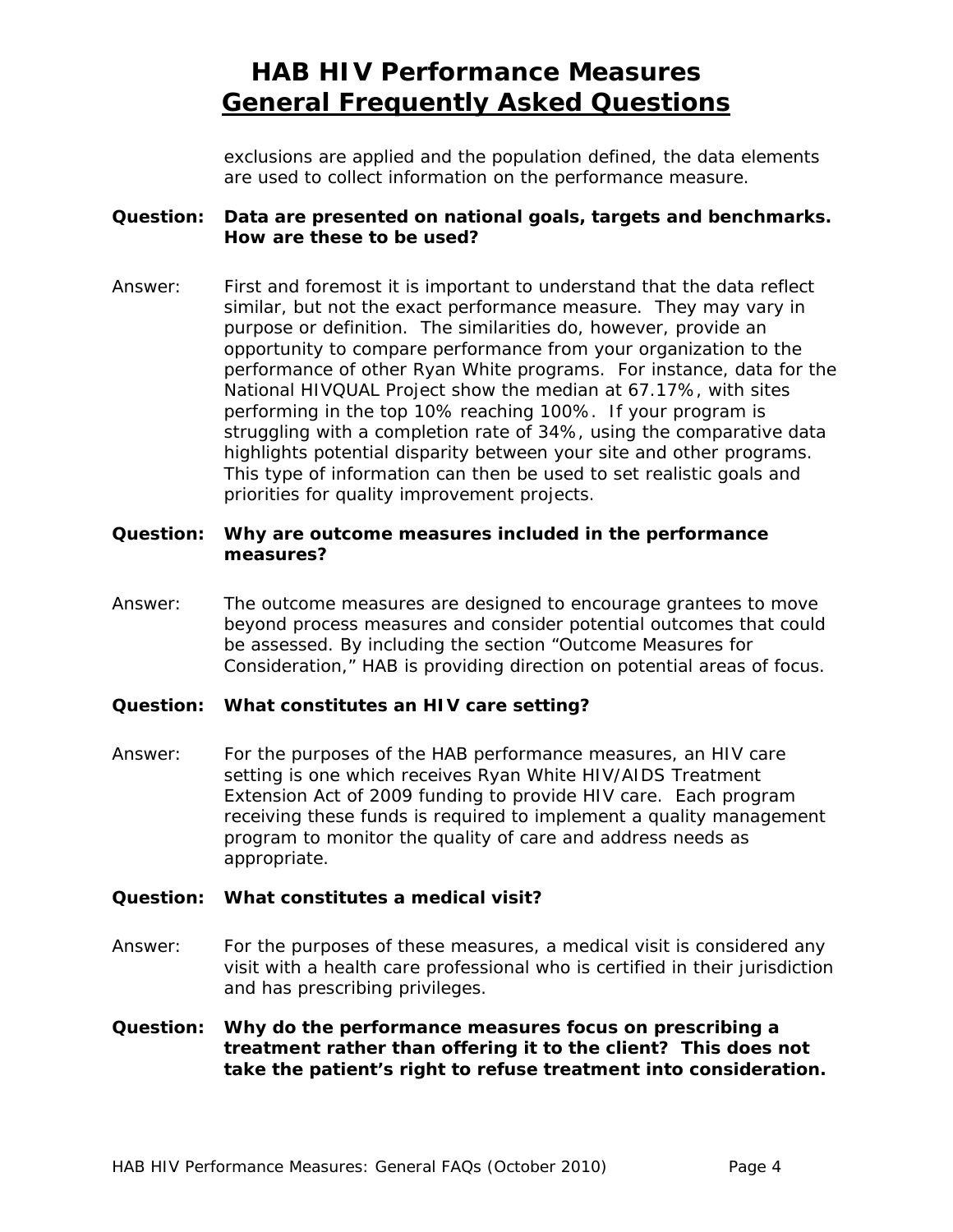Answer: It is understood that patients, for many reasons, may choose not to fill or take a prescribed treatment and it is not expected that programs will have attained 100% compliance on the measures. However, it is important for programs to capture the actual percentage of clients that are on a prescribed treatment regimen and identify opportunities for improvement. Often times when programs begin to track and trend data, they find unexpected levels of performance and new opportunities for improvement.

#### **Question: Patients often refuse vaccinations. Why isn't patient refusal considered as an exclusion criterion?**

 treatment. It is important for programs to know the degree to which Answer: As with other treatment regimens, some clients will refuse vaccinations. However, clinical data have shown immunizations to be a critical component of care in respect to prevention, care and vaccinations, or other standards of care, are being refused. If high rates of refusal are noted this should be further examined as a quality issue. For example, data could be reviewed to identify trends in client refusal, such as patient demographics, geographic distance, stage of illness, etc. Key informant interviews can also provide additional information in regards to reasons for refusal.

#### **Question: Many of the measures reflect aspects of care that require referrals, yet the measures do not address this. Are we expected to follow-up?**

Answer: Very few organizations can provide the full range of services needed by our clients. By default, referrals become a necessary part of the continuum of care. As such, it is important that an organization be able to monitor, track and document the outcome of referrals to ensure the care requirements are being met for each client. Tracking of referrals should be integrated into the system of care and policies and procedures should outline the expectations of the referring agency.

# **Data Collection & Reporting**

#### **Question: Are Ryan White HIV/AIDS Program grantees required to submit data to HAB on the defined performance measures?**

Answer: The performance measures represent key decision points and should be included as part of a quality management program for those providing services to the HIV-infected population. While data are not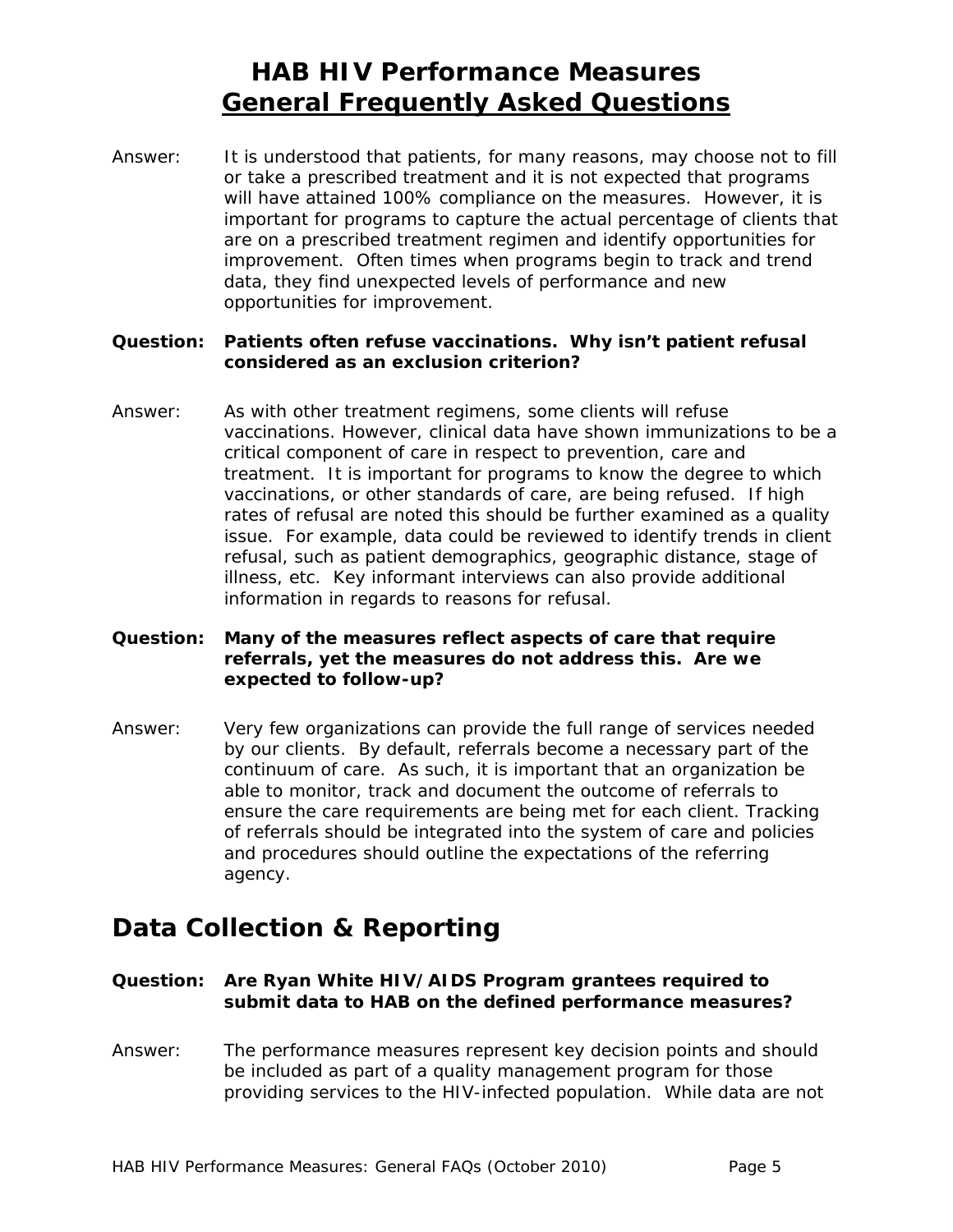required to be submitted to HAB at this time, grantees are strongly encouraged to track and trend data on these measures to monitor the quality of care provided. Grantees are encouraged to identify areas for improvement and to include these in their quality management plan. This type of information provides rich discussion opportunities with their Project Officers.

It should be noted that several of the performance measures correspond with data elements of HAB's client level data reporting requirements. See http://hab.hrsa.gov/tools.htm#RSR. Grantees are encouraged to utilize these data for quality purposes.

#### **Question: Does CAREWare tabulate data for HAB's performance measures?**

Answer: Within CAREWare the Performance Measurement Module (PMM) has been created and is available for use. The PMM allows the user to enter and tabulate data for many, but not all of the performance measures. CAREWare does allow the user to customize performance measures.

#### **Question: What is the measurement year and can it be altered?**

- Answer: The measurement year is the calendar year and yes, it can be altered to match your organization's performance measurement cycle. It was delineated as a calendar year to coincide with client level data reporting to HAB. See http://hab.hrsa.gov/tools.htm#RSR
- **Question: Can client self-report be used?**
- Answer: In general, client self-report has been determined to be fairly unreliable. Of the clinical performance measures released, only one measure, oral exam, allows for client self-report. The systems-level measure of "Disease Status at Time of Entry into Care" allows a newly enrolled patient to report on care previously received for his/her HIV disease. No other measures allow for patient self-report.

#### **Question: Will CAREWare be updated to include data elements for all new measures?**

Answer: To the extent possible, new performance measures are being incorporated into CAREWare. Because of the complexity of some of the measures, not all can be incorporated.